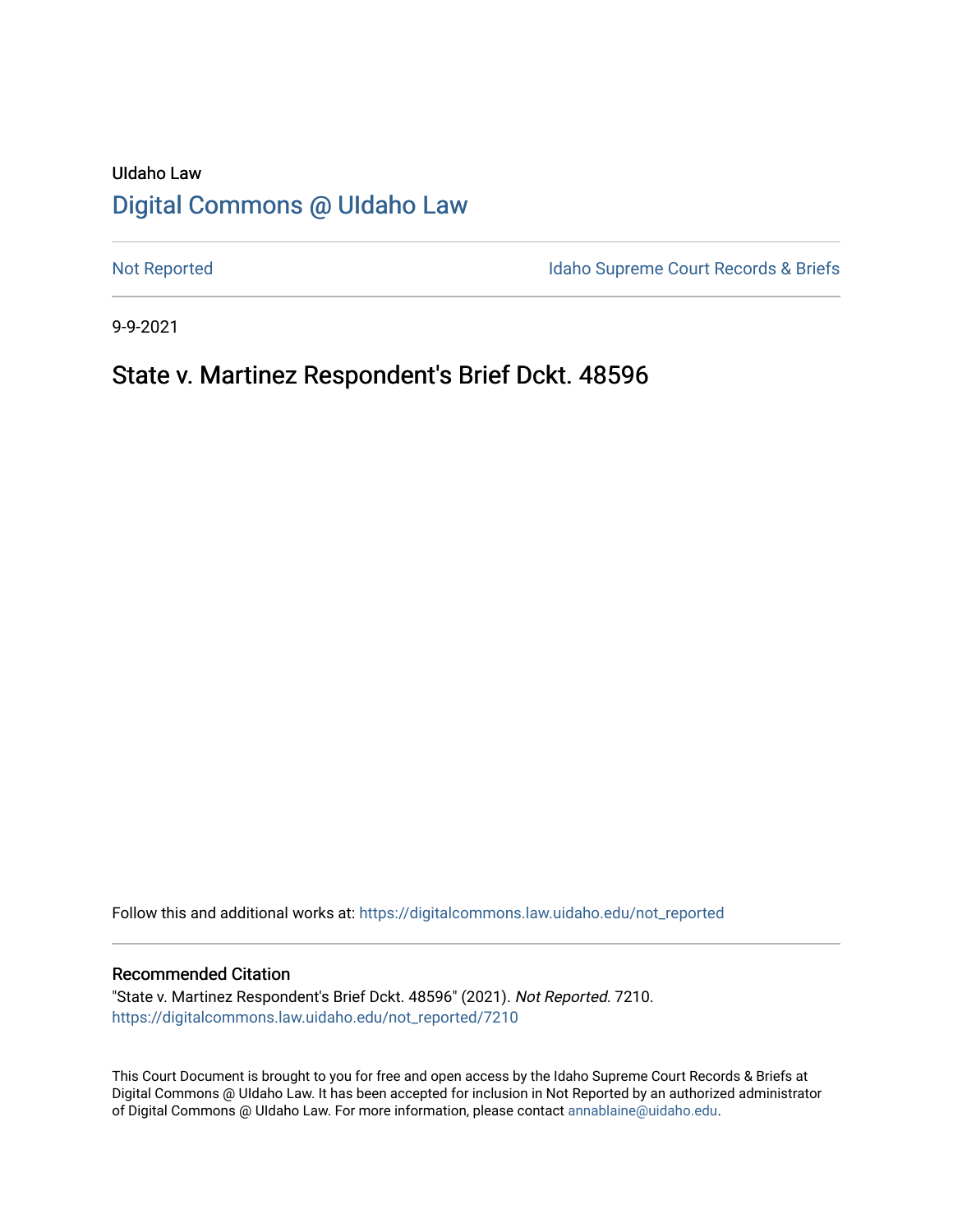Electronically Filed 9/9/2021 2:12 PM Idaho Supreme Court Melanie Gagnepain, Clerk of the Court By: Brad Thies, Deputy Clerk

LAWRENCE G. WASDEN Attorney General State of Idaho

MARK A. KUBINSKI Deputy Attorney General Chief, Criminal Law Division

ANDREW V. WAKE Deputy Attorney General P. O. Box 83720 Boise, Idaho 83720-0010 (208) 334-4534 E-mail: ecf@ag.idaho.gov

## IN THE SUPREME COURT OF THE STATE OF IDAHO

| STATE OF IDAHO,        |                           |
|------------------------|---------------------------|
|                        | No. 48596-2021            |
| Plaintiff-Respondent,  |                           |
|                        | Caribou County Case No.   |
| V.                     | CR15-19-227               |
|                        |                           |
| KEVIN MONDEL MARTINEZ, |                           |
|                        | <b>RESPONDENT'S BRIEF</b> |
| Defendant-Appellant.   |                           |
|                        |                           |

Has Martinez failed to show that the district court abused its discretion when it denied his Rule 35 motion for reduction of sentence?

# ARGUMENT

## Martinez Has Failed To Show That The District Court Abused Its Discretion When It Denied His I.C.R. 35 Motion For Reduction Of Sentence

A. Introduction

Martinez robbed a bank in Soda Springs, Idaho. (PSI, p. 8.) He then admitted robbing two other banks, one in Jackson Hole, Wyoming, and the other in Salt Lake City, Utah. (PSI, p. 11.) The state charged him with one count of robbery. (R., pp. 51-52.) He accepted a plea agreement pursuant to which he would plead guilty, while the state agreed that it would not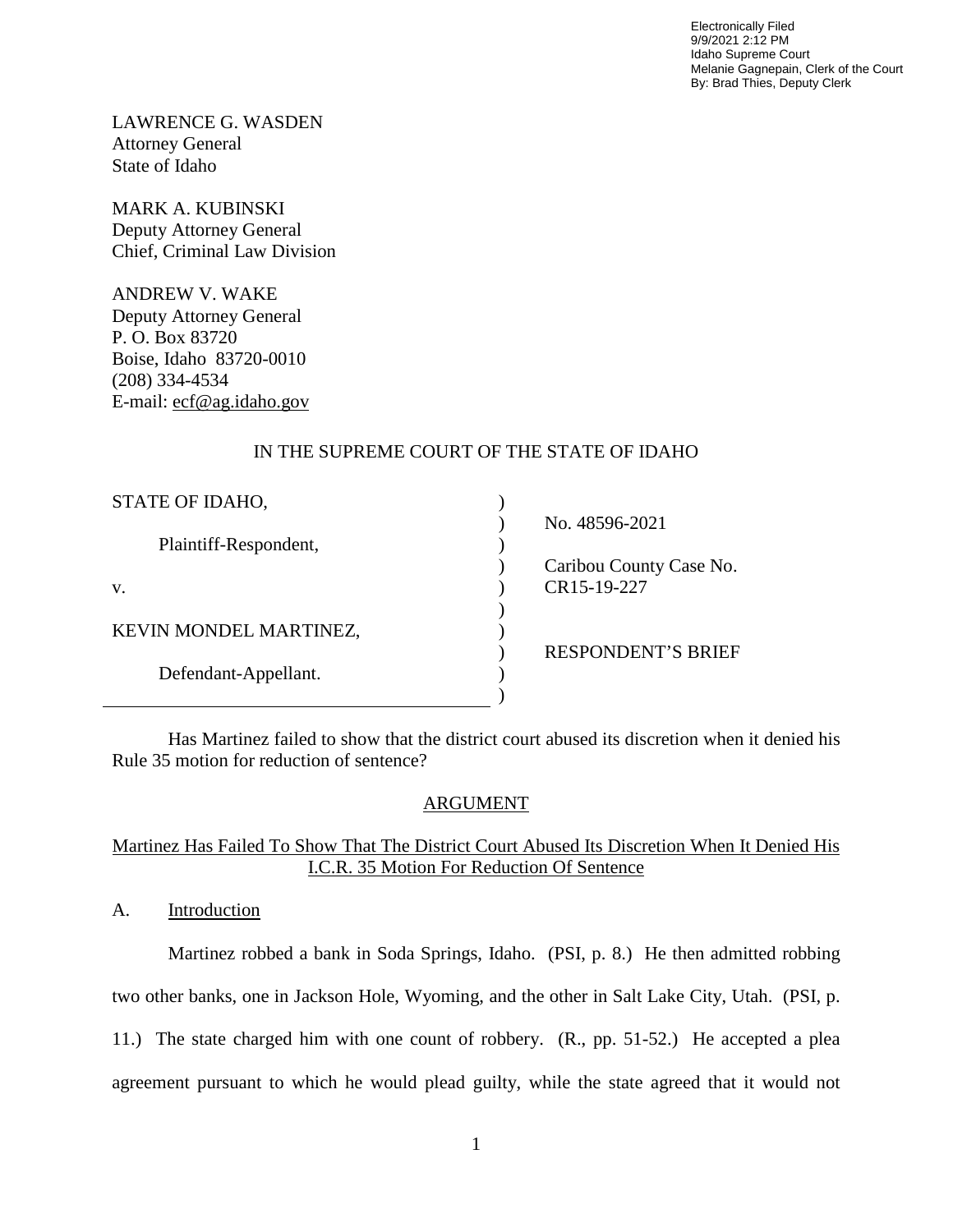forward the matter to federal prosecutors and that his sentence "can run concurrently with similar charges in Teton County Wyoming and Salt Lake County Utah." (R., pp. 61-63.) The court accepted Martinez' guilty plea (R., pp. 77-78), and then imposed a sentence of ten years with five years fixed  $(R., pp. 100-02; Tr., p. 35, L. 19 - p. 36, L. 3)$ . Martinez filed a motion under I.C.R. 35 requesting leniency. (R., pp. 103-04.) In support, he submitted a judgment of conviction entered in the U.S. District Court for the District of Wyoming on a conviction for bank robbery, sentencing Martinez to thirty months of imprisonment to be served concurrently with Martinez' sentence in this case. (R., pp. 116-25.) He also submitted a letter from his mother. (R., p. 126.) Following a hearing, the district court denied the motion. (R., pp. 132-33.) Martinez timely appealed. (R., pp. 134-36.)

#### B. Standard Of Review

 "If a sentence is within the statutory limits, a motion for reduction of sentence under Rule 35 is a plea for leniency, and we review the denial of the motion for an abuse of discretion." State v. Huffman, 144 Idaho 201, 203, 159 P.3d 838, 840 (2007). In evaluating whether a lower court abused its discretion, the appellate court conducts a four-part inquiry, which asks "whether the trial court: (1) correctly perceived the issue as one of discretion; (2) acted within the outer boundaries of its discretion; (3) acted consistently with the legal standards applicable to the specific choices available to it; and (4) reached its decision by the exercise of reason." State v. Herrera, 164 Idaho 261, 272, 429 P.3d 149, 160 (2018) (citing Lunneborg v. My Fun Life, 163 Idaho 856, 863, 421 P.3d 187, 194 (2018)).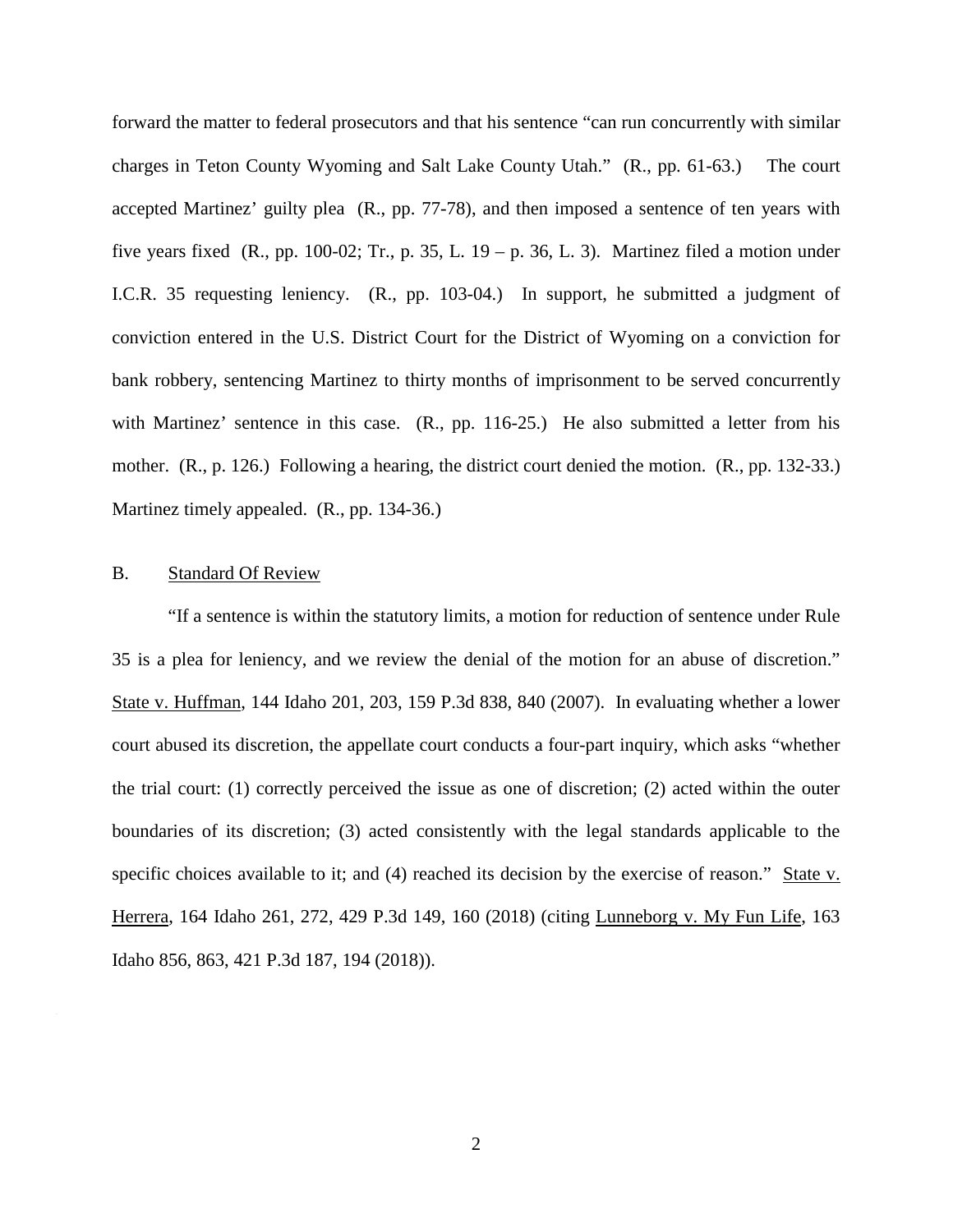#### C. Martinez Has Failed To Show The District Court Abused Its Discretion

"In presenting a Rule 35 motion, the defendant must show that the sentence is excessive in light of new or additional information subsequently provided to the district court in support of the motion." State v. Yang, 167 Idaho 944, 949, 477 P.3d 998, 1003 (Ct. App. 2020) (citing State v. Huffman, 144 Idaho 201, 203, 159 P.3d 838, 840 (2007)). "An appeal from the denial of a Rule 35 motion cannot be used as a vehicle to review the underlying sentence absent the presentation of new information." Huffman, 144 Idaho at 203, 159 P.3d at 840. Idaho appellate courts reviewing "the grant or denial of a Rule 35 motion … consider the entire record and apply the same criteria used for determining the reasonableness of the original sentence." State v. Carter, 157 Idaho 900, 903, 341 P.3d 1269, 1272 (Ct. App. 2014).

Because Martinez' sentence is within statutory limits, to show that it is nevertheless an abuse of discretion he must show that, under any reasonable view of the facts, the sentence was excessive. State v. Farwell, 144 Idaho 732, 736, 170 P.3d 397, 401 (2007); I.C. § 18-6503 (providing that robbery is punishable by not less than five years imprisonment and up to life). In determining whether the appellant met this burden, the court considers the entire sentence but, because the decision to release the defendant on parole is exclusively the province of the executive branch, presumes that the determinate portion will be the period of actual incarceration. State v. Bailey, 161 Idaho 887, 895, 392 P.3d 1228, 1236 (2017). To establish that the sentence was excessive, the appellant must demonstrate that reasonable minds could not conclude the sentence was appropriate to accomplish the sentencing goals of protecting society, deterrence, rehabilitation, and retribution. Farwell, 144 Idaho at 736, 170 P.3d at 401. A sentence is reasonable "'if it appears necessary to accomplish the primary objective of protecting society and to achieve any or all of the related goals of deterrence, rehabilitation, or retribution.'"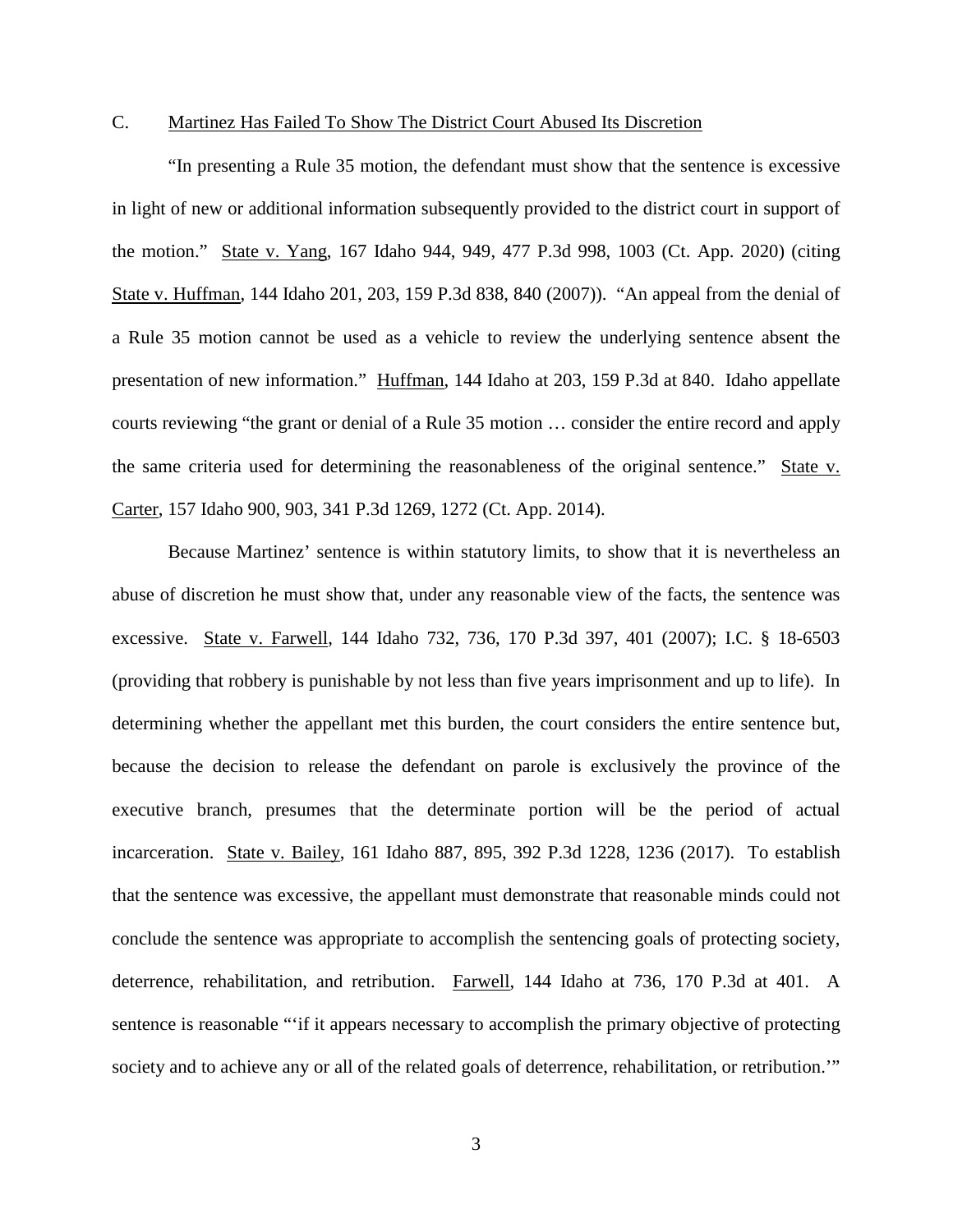Bailey, 161 Idaho at 895-96, 392 P.3d at 1236-37 (quoting State v. McIntosh, 160 Idaho 1, 8, 368 P.3d 621, 628 (2015)). "In deference to the trial judge, this Court will not substitute its view of a reasonable sentence where reasonable minds might differ. Furthermore, a sentence fixed within the limits prescribed by the statute will ordinarily not be considered an abuse of discretion by the trial court." McIntosh, 160 Idaho at 8, 368 P.3d at 628 (internal citations, quotation marks, and alterations omitted).

In support of his Rule 35 motion, Martinez submitted two documents: a judgment of conviction for bank robbery in federal district court (R., pp. 116-25) and a letter from his mother (R., p. 126).

The letter from Martinez' mother discusses his background, her support of Martinez, his struggles with substance abuse and mental health issues, and her hope that he will receive treatment. (R., p. 126.) All of that information was included in the presentence report and none constitutes the new evidence required to support a Rule 35 motion. (PSI, pp.  $11 - 21$ .) The district court recognized as much in considering and denying the motion. (Tr., p. 54, L.  $7 - p$ .) 55, L. 8. See also Tr., p. 28, Ls.  $7 - p$ . 35, L. 18 (district court at sentencing extensively discussing Martinez' substance abuse and mental health issues, background, and family support).) At any rate, even if it were new information, nothing in the letter would show that his sentence constituted an abuse of discretion.

Instead, as he does on appeal, below Martinez relied primarily on the sentence imposed by the federal district court, arguing that his sentencing in this case should be modified to "mirror" the sentence imposed by the federal district court. (Tr., p. 43, L.  $5 - p$ . 46, L. 14; Appellant's brief, pp. 3-4.) But on appeal, as below, Martinez does not explain why his sentence for a different crime imposed by a court in another jurisdiction would suggest that his sentence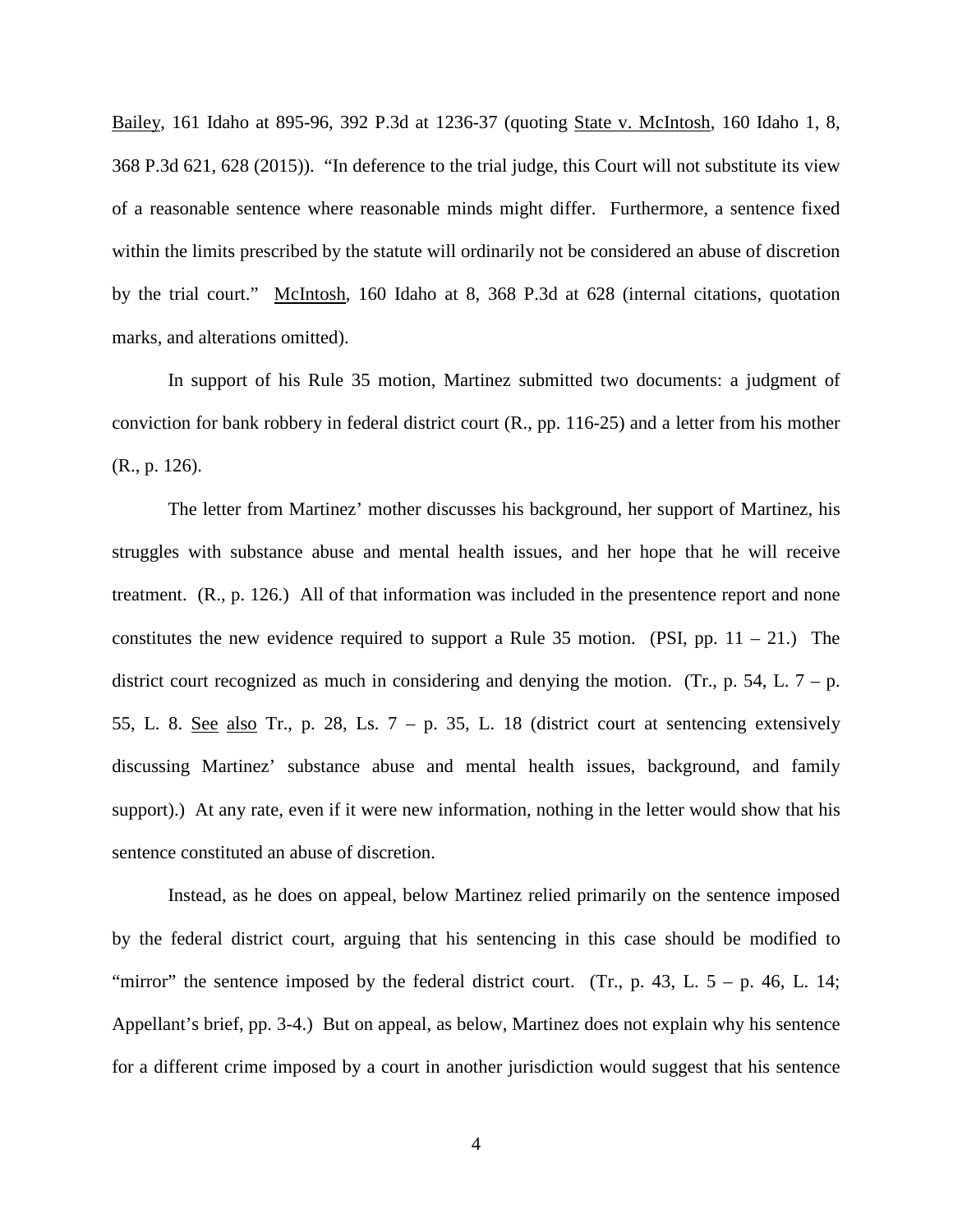for this crime imposed by an Idaho court is excessive. As an initial matter, there is no evidence at all regarding the factual circumstances of the bank robbery for which Martinez was sentenced in federal court, the evidence considered by the court at sentencing, or how the federal court reached its determination. As the district court here noted, "We, quite frankly, have no idea what happened in federal court." (Tr., p. 51, Ls. 1-7.) But, as the district court also noted, even on the assumption that the crimes were relevantly similar and the federal court considered similar evidence at sentencing, Idaho's sentencing system provides courts far more flexibility to sentence in accordance with the court's view of the facts and circumstances than does the federal system. (Tr., p. 50, L.  $9 - p. 53$ , L. 15.) The fact that a different sentence was imposed for a different crime by a different court operating under a different sentencing system not only does not show that the district court here imposed an excessive sentence, it is entirely irrelevant to the question whether the court did so.

Martinez failed to submit new evidence in support of his I.C.R. 35 motion showing his sentence was an abuse of discretion. This Court should therefore affirm the denial of that motion. But even looking to the court's initial sentencing discussion, it is clear that the court did not abuse its discretion. The district court's sentencing analysis was extensive and detailed, showing that the court recognized its discretion; acted within the outer boundaries of that discretion; applied the appropriate legal standards, including the goals of sentencing; and reached its sentencing determination by an exercise of reason in light of the mitigating and aggravating factors. (Tr., p. 24, L. 24 – p. 36, L. 3.) The court focused in particular on the impact on the victims in this case (Tr., p. 26, L.  $13 - p$ . 28, L. 2); the fact that this was not an isolated crime, but, Martinez admitted bank robberies in multiple states (Tr., p. 28, Ls. 2-6; p. 31, L.  $12 - 32$ , L. 1); his extensive criminal history (Tr., p. 30, L.  $13 - p$ , 31, L. 4); his "extremely high" LSI-R